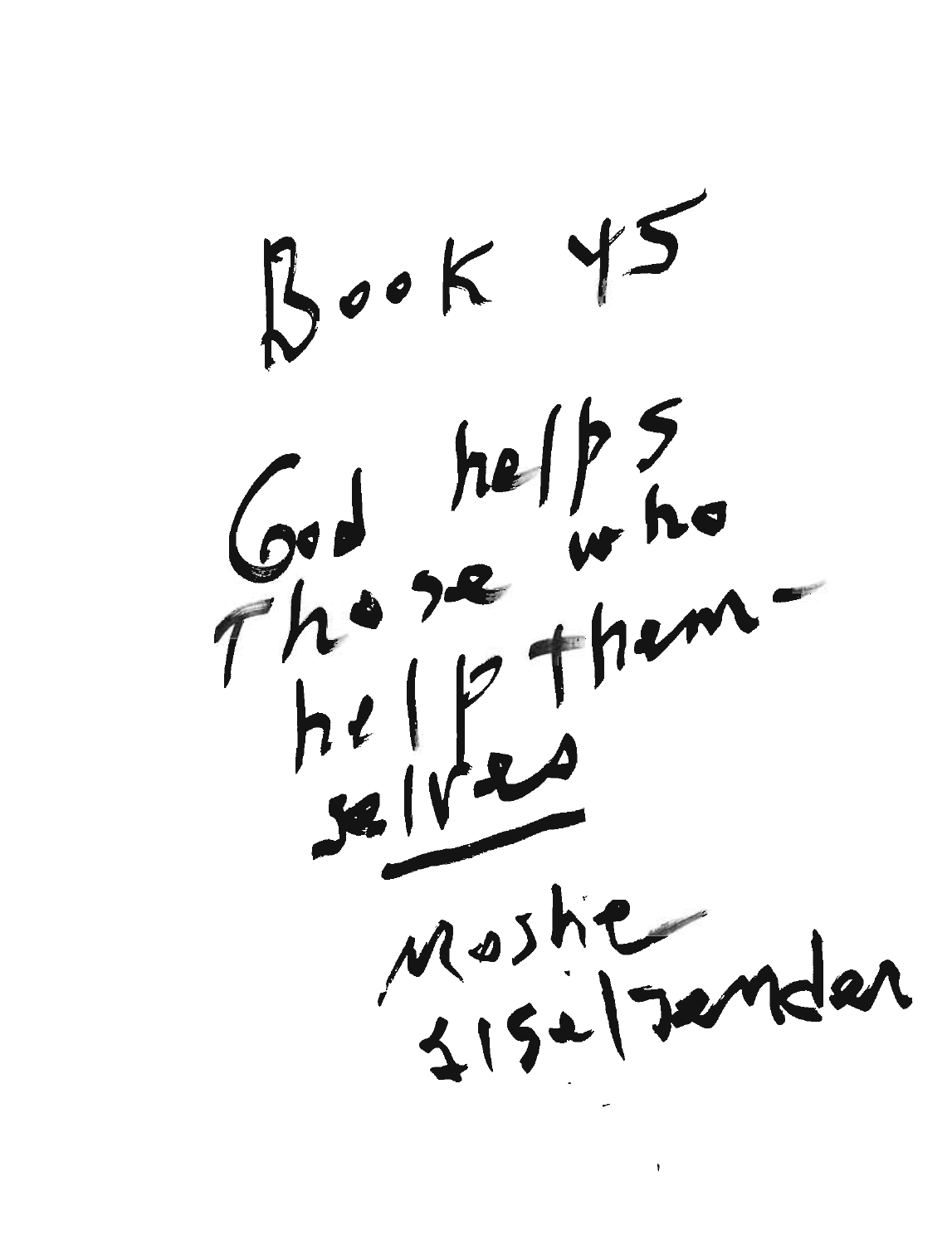I am presently doing research for my upcoming book - Names -Biblical Hebrew Roots. It is my belief that all names have Biblical Hebrew Roots. Civilization began in the Middle East in Semitic language areas. In 1907 Archeologists discovered in Iraq 10,000 tablets comprising the Hammurabi Code written in a Semitic language that is very close to Hebrew. They dated the tablets back 4000 years.

As populations exploded people moved West and North and settled Europe England. They moved East and North and settled Russia Asia India Japan . They crossed the narrow waterway from Siberia and came to Alaska Canada North Central and South America.

Although they departed the Middle East they still retained their original identity by naming their children with names that have Hebrew roots.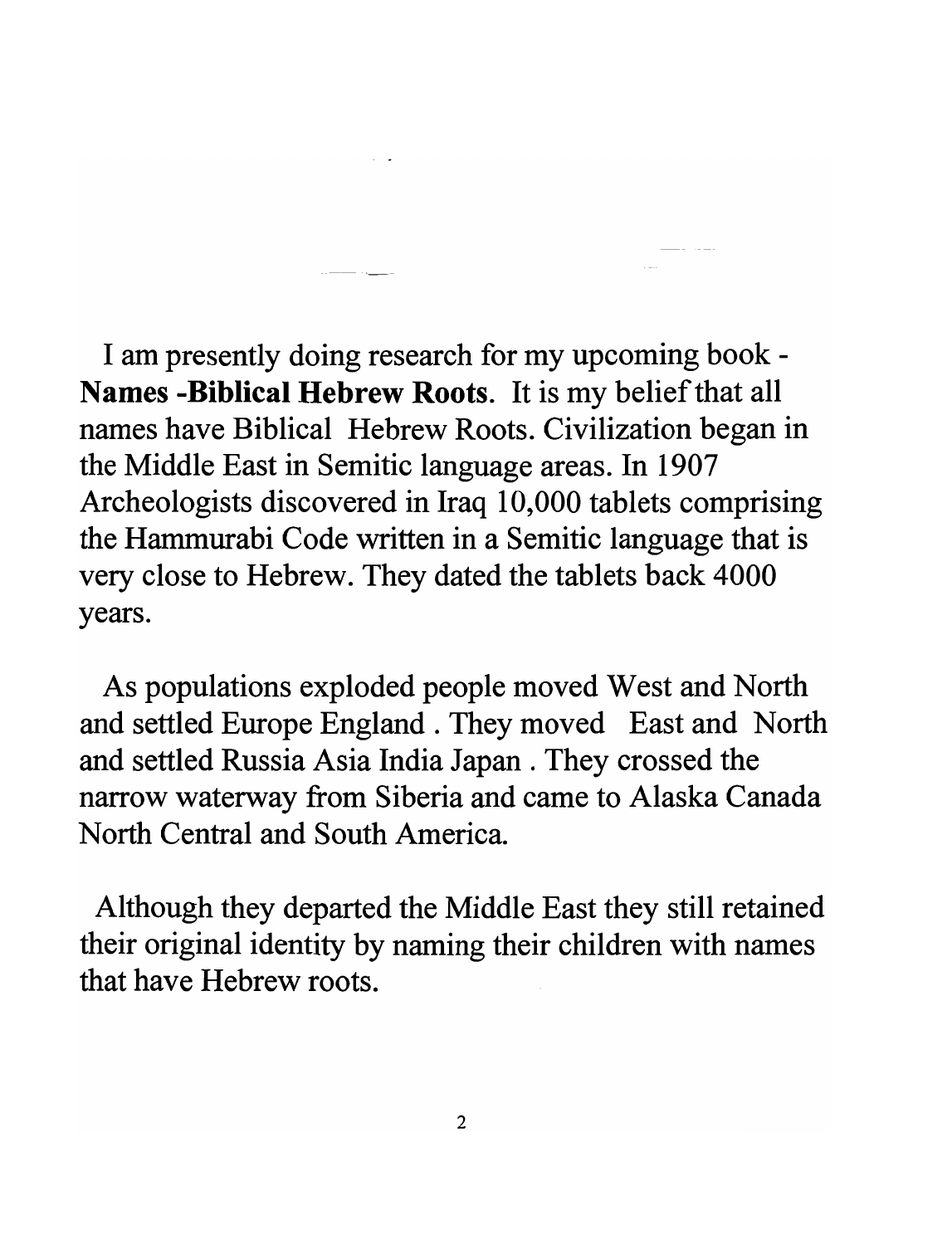I have already decoded many Anglo Saxon names.

Besides the Bible the world owes a debt to the Jews for their Anglo Saxon names that are really Biblical Hebrew.

Unfortunately, Europeans who adopted the Jewish Bible and call it the Old Testament have a history of ingratitude. The Bible is the word of God. It provides the foundation for all social legislation . The Seven Nohadite Laws and the Ten Commandments are the foundation for all legal social systems in the world. It is the Jew who preserved this legacy.

Instead of thanking the Jew the Jew for the last 2000 years has been vilified, persecuted and killed. For the last 2000 years those who benefitted the most were at the forefront of stealing the Jew's identity. The followers of Christianity assumed the name of Israel. All the verses in the Bible referring to Jews as Israel were misinterpreted as referring to those individual who professed that Jesus is the son of God and God part of a Trinity. Anyone, not believing this theology was the anti Christ Satan, worthy to be despised and killed.

However, the devotees of Christ used their crusade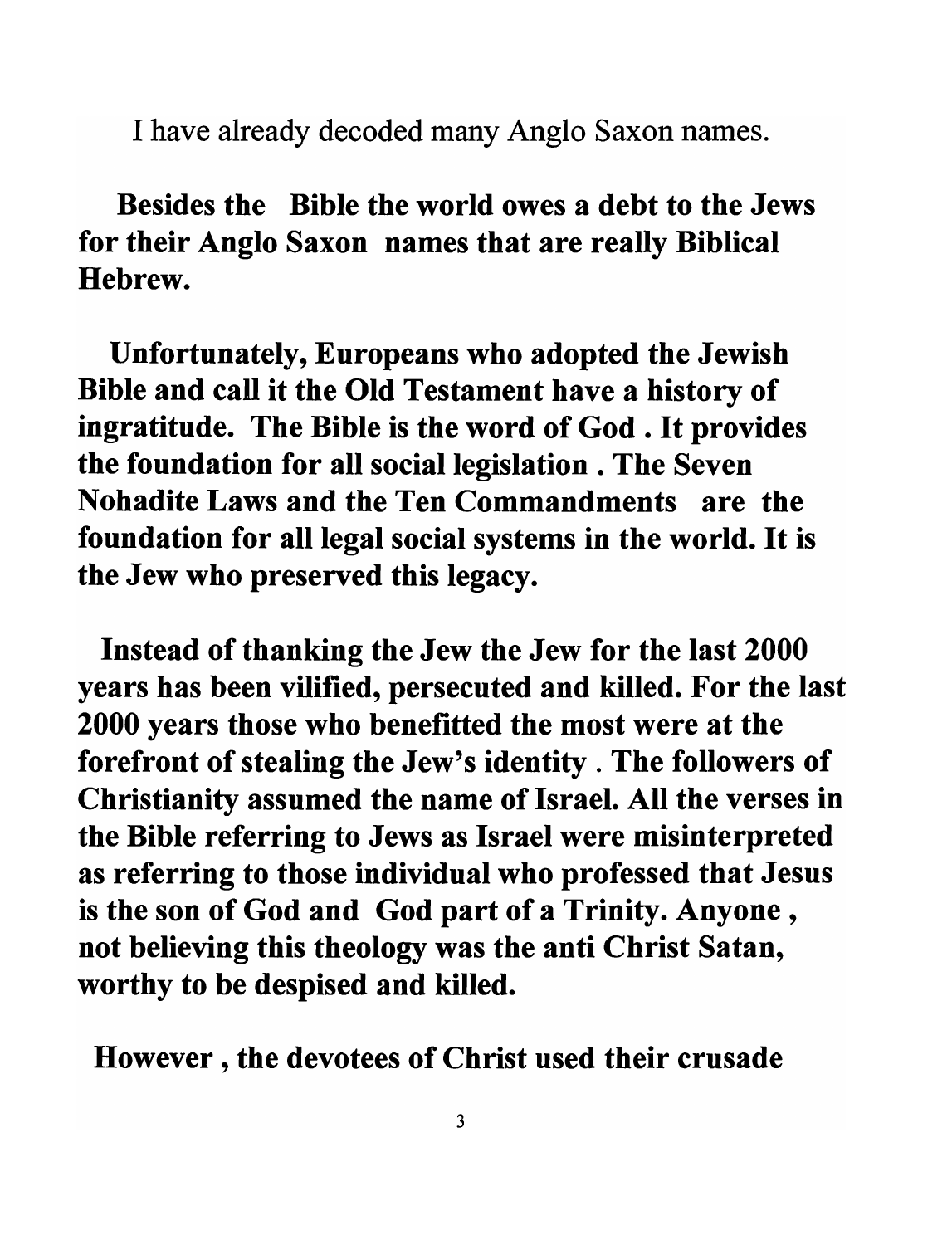against Muslims , as well as, fellow Christians. Thus millions if not billions of fellow Christians were slaughtered in the past 2000 years since the rise of Christianity.

Christianity has been perverted as an opium for the masses. It has been used to brainwash billions and accept tyranny enslavement and corruption with the promise of heaven and paradise in an after life.

The same is true today with those Muslims who are terrorists . Their goal is world domination. All means all murder rape terror are permitted against innocent civilians in Historic Israel- Jerusalem Judea Samaria and the new areas of Jerusalem and Israel built in the last 100 years. Those who perpetrate the murders are glorified as martyrs who will get 70 virgins in the after life. Abbas and Fatah ,as well as, Hamas are the same as ISIS who behead captives that the USA and its allies, as well as, Iraq are fighting. Make no mistake. There does not exist any difference. Today the Arab terrorists kill the Jew and want to destroy Israel. Tomorrow Abbas Fatah Hamas will kill Americans Europeans and will want to conquer the world. They all are part of the same head of the snake. The head of the snake must be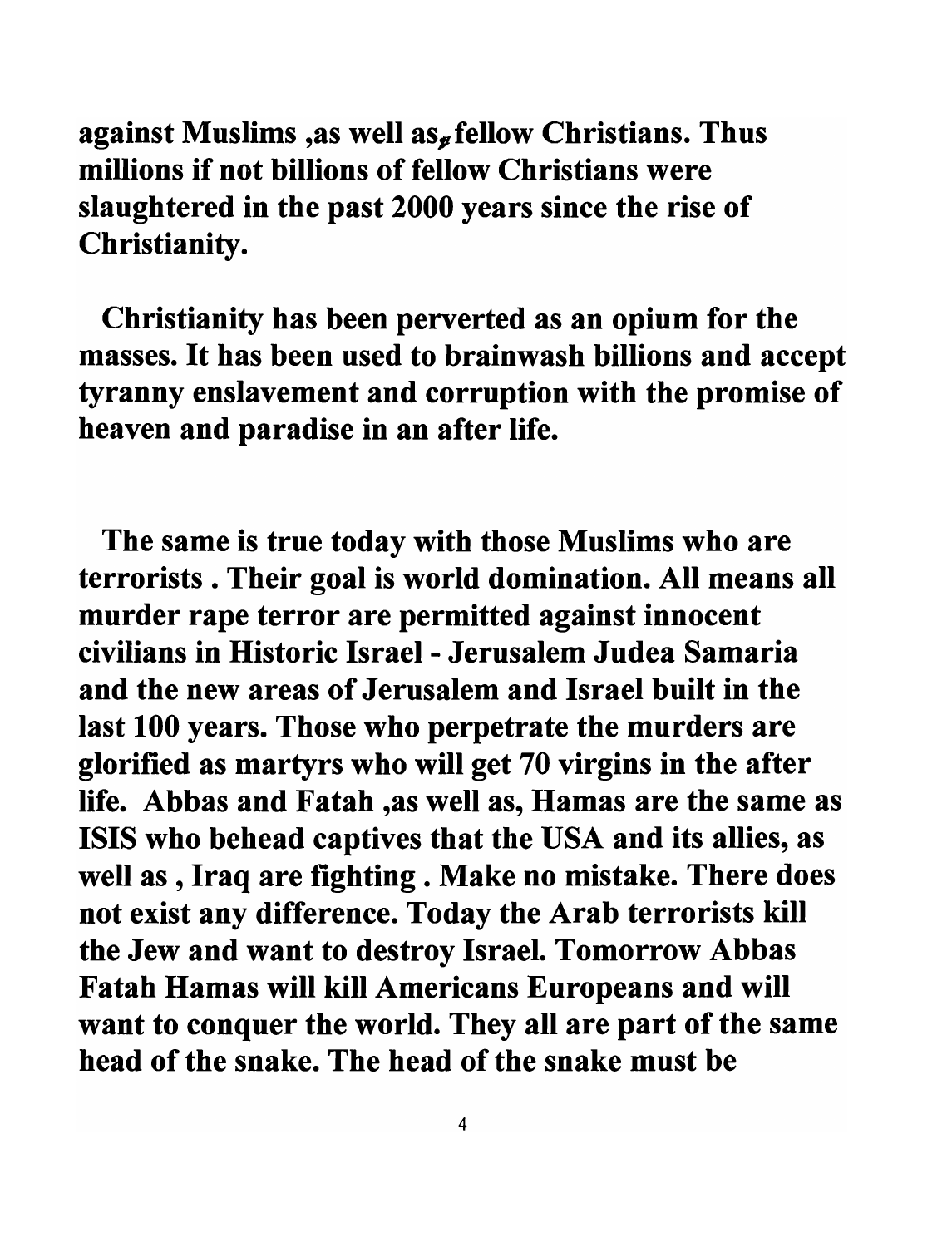crushed. The more one compromises and wants to appease the head of the snake the stronger and more poisonous the snake becomes.

Instead of welcoming the Jew to his historic homeland the Arabs with the complete cooperation of the Europeans have created the myth of the poor Palestinians needing a homeland. There does not exist one Palestinians who possesses a history in Palestine. All of them came from the neighboring Arab countries-Syria Arabia Lebanon Egypt.

This myth is the bastard child of European 2000 year jealousy hatred rape and murder of the Jew. Arabs have become the proxy of Europeans of murdering Jews. Since the demise of the Nazis the Europeans employ Arabs to complete the work of Hitler.

The murder of Jews is incited by Abbas and his Palestinian group Fatah , as well as, Hamas in Gaza and their followers in Judea and Samaria. They preach the big lie that Jews want to destroy AI Aksa the Muslim shrine on the Temple Mount. They incite to a holy war, in order to gain the sympathy of the one billion Muslims in the world to join the crusade of killing the Jew and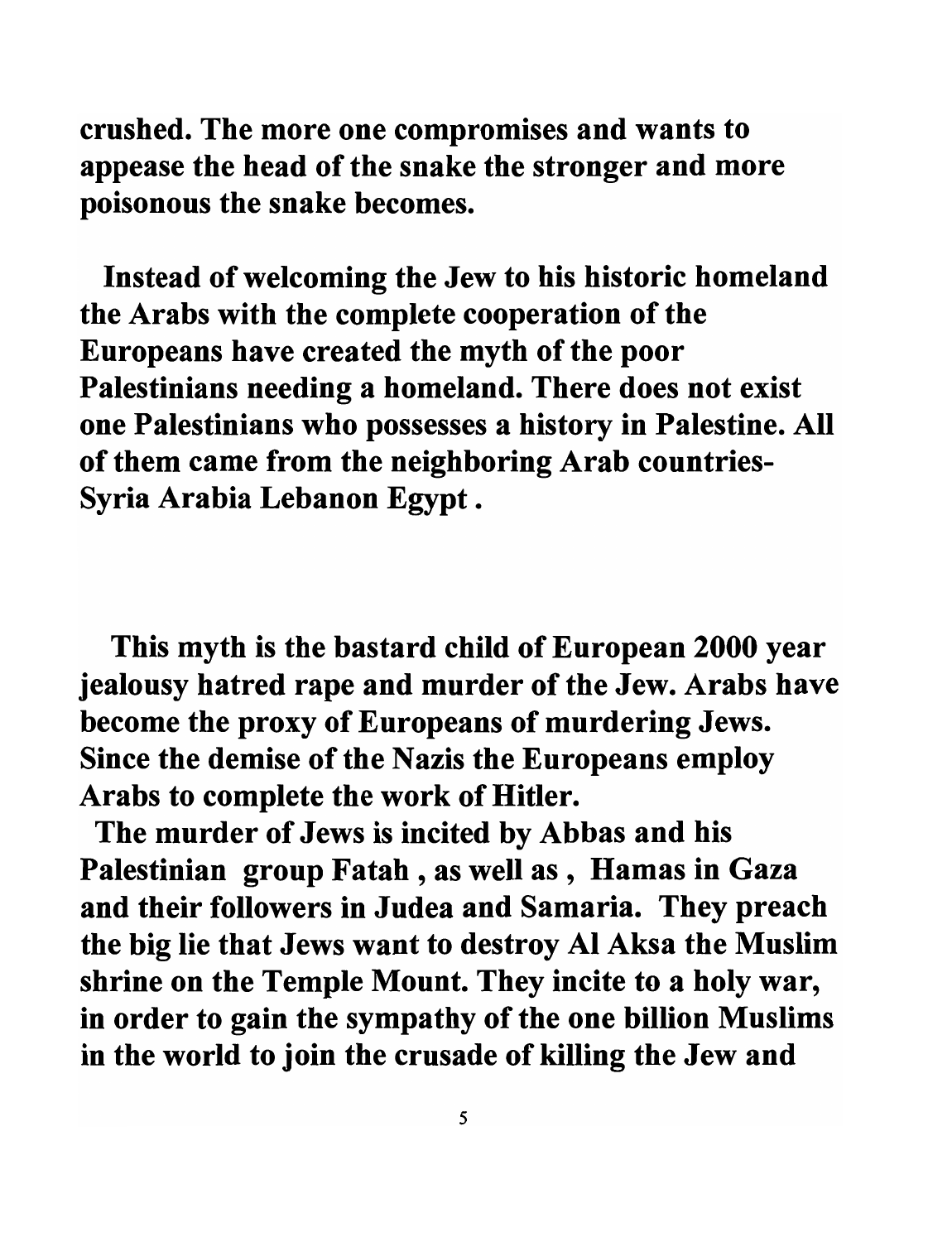destroying Israel.

## **SOLUTION**

IN OUR DAY AND AGE GOD HELPS THOSE WHO HELP THEMSELVES. YES, MIRACLES EXIST. BUT **ONE CAN NOT DEPEND ON MIRACLES." AIN SOMCHIN L HANESS". ONE MUST NOT DEPEND** ON MIRACLES"IN THE TORAH BIBLE LEVITICUS 18:5" USHMARTEM ES HUKOSAI VES MISHPOTAI **ASHER YASE HODOM VECHAI BOHEM " "AND** YOU SHALL OBSERVE ALL MY STATUTES ONES THAT A HUMAN MAY NOT COMPREHEND THE **RITUALS KOSHER LAWS FAMILY PURITY LAWS** SABBATH AND HOLIDAY LAWS THAT ONLY **JEWS ARE OBLIGATED. AS WELL AS. CIVIL AND CRIMINAL LAWS THAT ALL CIVILIZED SOCIETIES MUST OBSERVE. IN ORDER THAT** YOU SHALL LIVE. THUS THE GOAL AND **REASON FOR ALL LAWS IS IN ORDER FOR MAN** TO LIVE.

THE INTERPRETATION OF THIS VERSE IS THAT **MAN MUST USE PHYSICAL MEANS WEAPONS GUNS AMMUNITION TANKS PLANES MISSILES.**